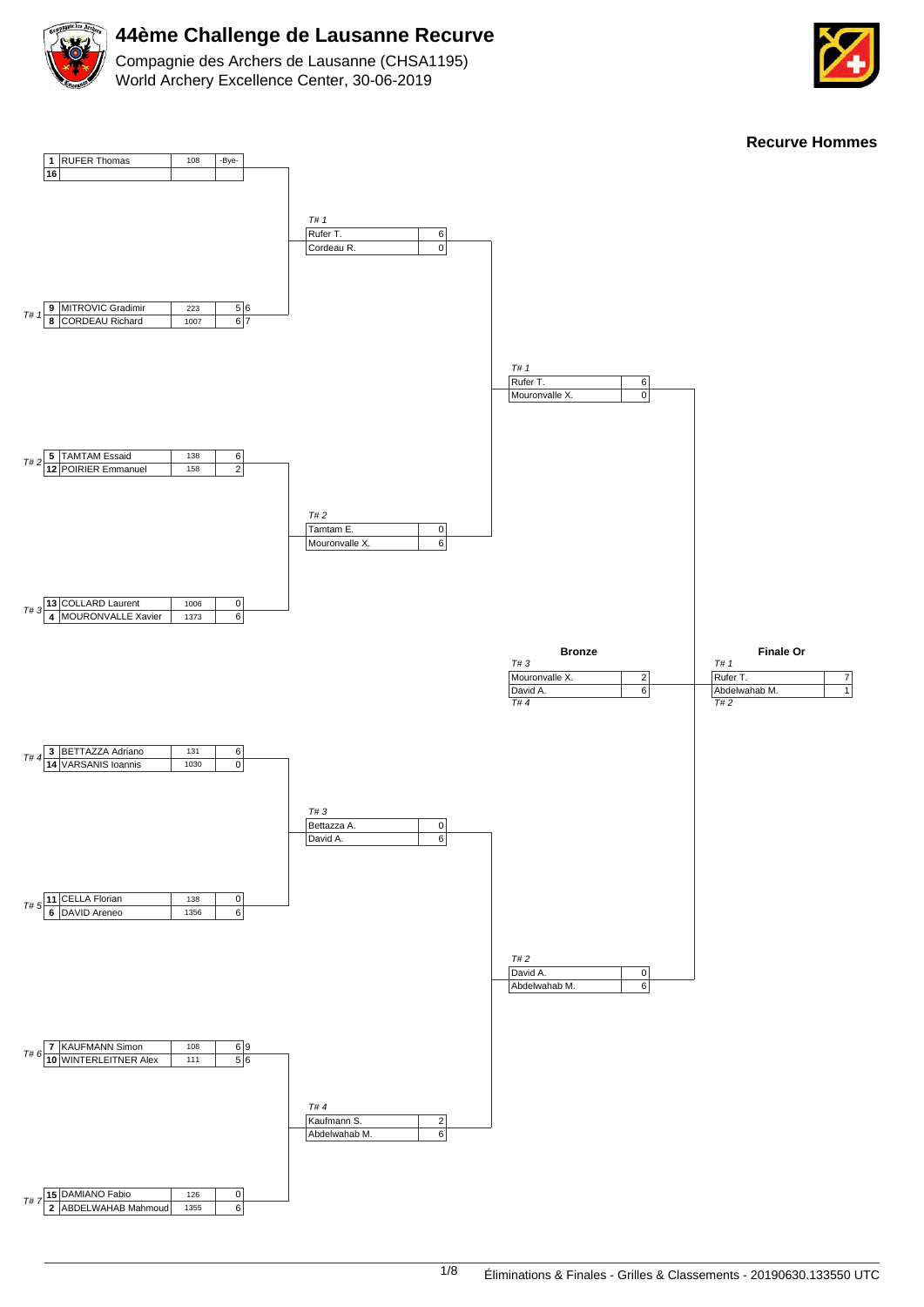

Compagnie des Archers de Lausanne (CHSA1195) World Archery Excellence Center, 30-06-2019



**Recurve Dames**

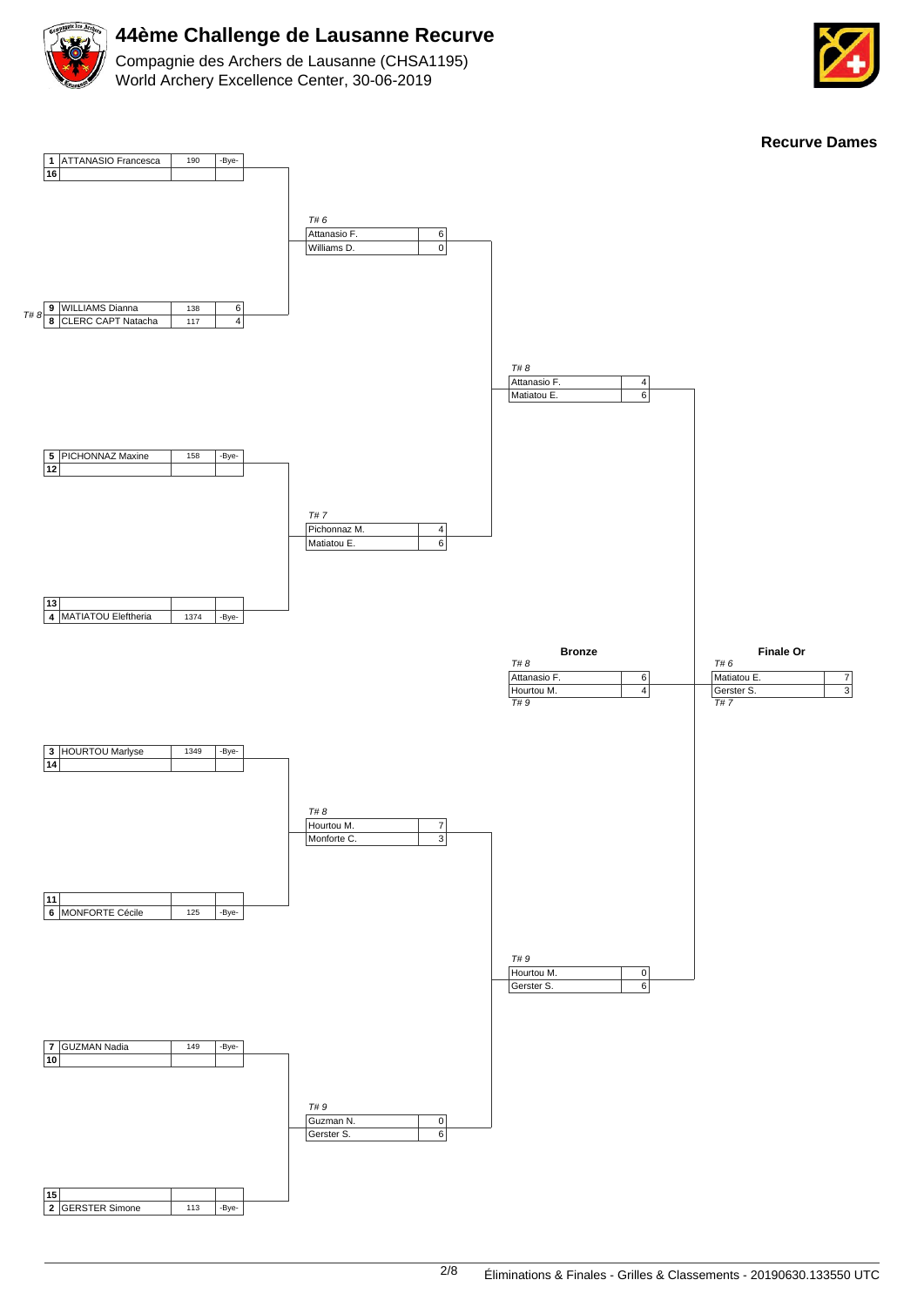





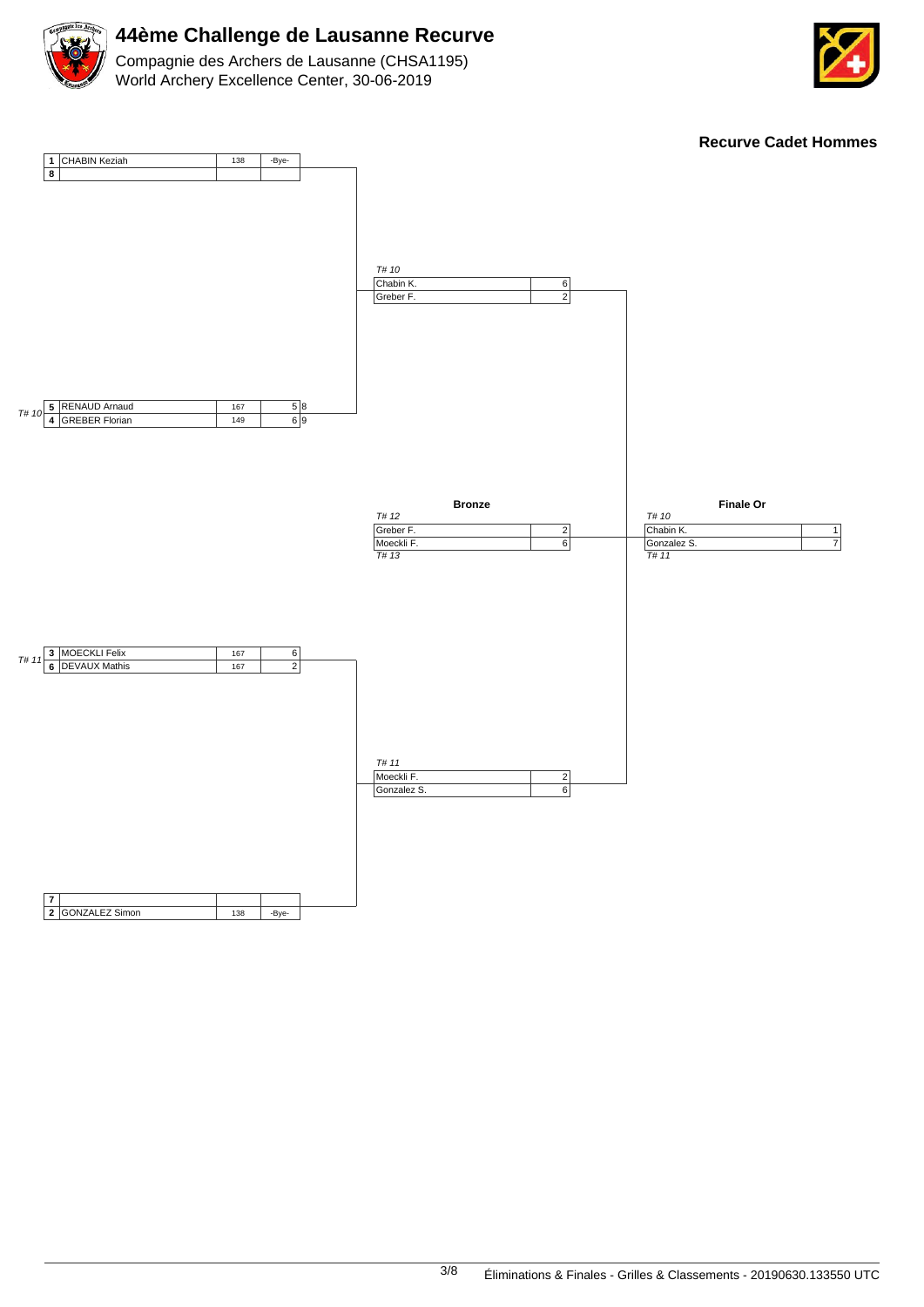

Compagnie des Archers de Lausanne (CHSA1195) World Archery Excellence Center, 30-06-2019



**Recurve Jeunesse 1 8** NYE Deena 138 -Bye-T# 14 **<sup>5</sup> 4** GUZMAN Hadrien 5 GREBER Loïc 149  $\frac{1}{149}$ 4  $\overline{6}$ **3 6** DE AGUIAR CARDOS Isabel | 118 | -Bye-**7 2** HÜRLIMANN Luna 117 | -Bye-T# 14 Nye D. Guzman H. 7 3 T# 15 De Aguiar Cardos I. HüRLIMANN L. 5 8 6 9 **Bronze** T# 15 Guzman H. De Aguiar Cardos I. 2 6 **Finale Or** T# 14 Nye D. HüRLIMANN L. 5 6 8 10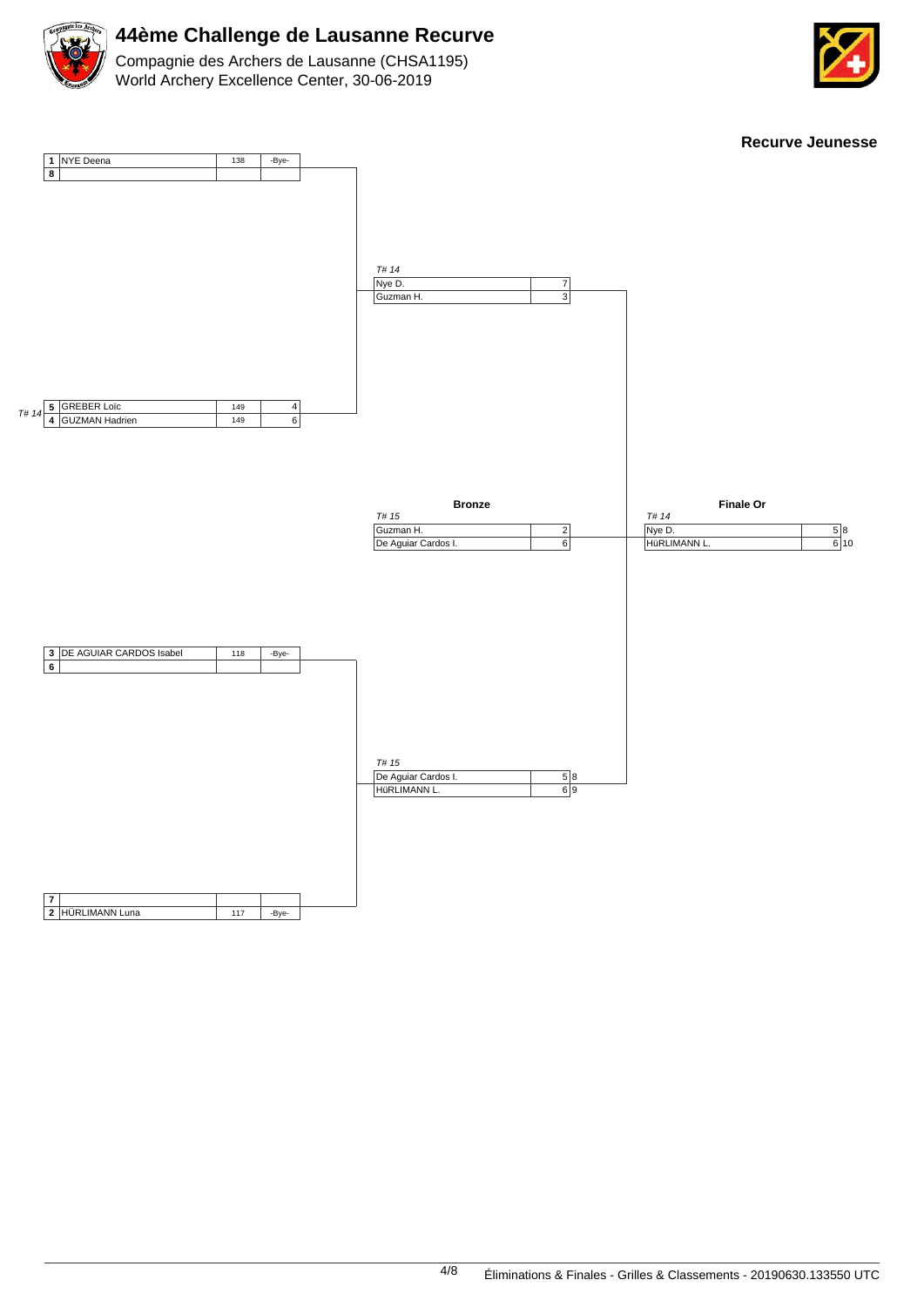



| <b>Recurve Hommes</b> |                           |              |                                  |            |         |                 |     |                  |
|-----------------------|---------------------------|--------------|----------------------------------|------------|---------|-----------------|-----|------------------|
| Pos.                  | Athlète                   | Clubs / Pays |                                  | Qual.      | 1/8     | 1/4             | 1/2 | <b>Finale Or</b> |
|                       | <b>RUFER Thomas</b>       | 108          | BV Bern (BE)                     | $635 - 01$ | $-Bye-$ | 6               |     | 7 <sup>1</sup>   |
| $\mathbf{2}$          | <b>ABDELWAHAB Mahmoud</b> |              | 1355 Sudan                       | $621 - 02$ | 6       | 6               | 6   |                  |
| 3                     | DAVID Areneo              |              | 1356 Malawi                      | $585 - 06$ | 6       |                 |     | 6                |
| 4                     | MOURONVALLE Xavier        |              | 1373 Archers de ripaille (FRA)   | $591 - 04$ | 6       |                 |     | $\overline{2}$   |
| 5                     | KAUFMANN Simon            | 108          | BV Bern (BE)                     | $580 - 07$ | 6       | (0)             |     |                  |
| 6                     | <b>BETTAZZA Adriano</b>   | 131          | A.C. Jussy (GE)                  | $600 - 03$ | 6       | (0)<br>$\Omega$ |     |                  |
| 6                     | <b>CORDEAU Richard</b>    |              | 1007 Annemasse (F) (FRA)         | $570 - 08$ | 6       | (0)<br>- 0      |     |                  |
| 6                     | <b>TAMTAM Essaid</b>      | 138          | C.A.Lausanne (VD)                | $587 - 05$ | 6       | (0) 0           |     |                  |
| 9                     | <b>CELLA Florian</b>      | 138          | C.A.Lausanne (VD)                | $493 - 11$ | O       |                 |     |                  |
| 9                     | <b>COLLARD Laurent</b>    |              | 1006 Prevessin-Moens (F) (FRA)   | $431 - 13$ |         |                 |     |                  |
| 9                     | DAMIANO Fabio             | 126          | C.A.Gland (VD)                   | $349 - 15$ |         |                 |     |                  |
| 9                     | MITROVIC Gradimir         | 223          | BC Suhrental (AG)                | $561 - 09$ |         |                 |     |                  |
| 9                     | <b>POIRIER Emmanuel</b>   | 158          | Archers de la Tour (VS)          | $484 - 12$ |         |                 |     |                  |
| 9                     | VARSANIS Ioannis          |              | 1030 ohne Klub / sans club (NUL) | $389 - 14$ |         |                 |     |                  |
| 9                     | WINTERLEITNER Alex        | 111          | BV Biel (BE)                     | $532 - 10$ | 5       |                 |     |                  |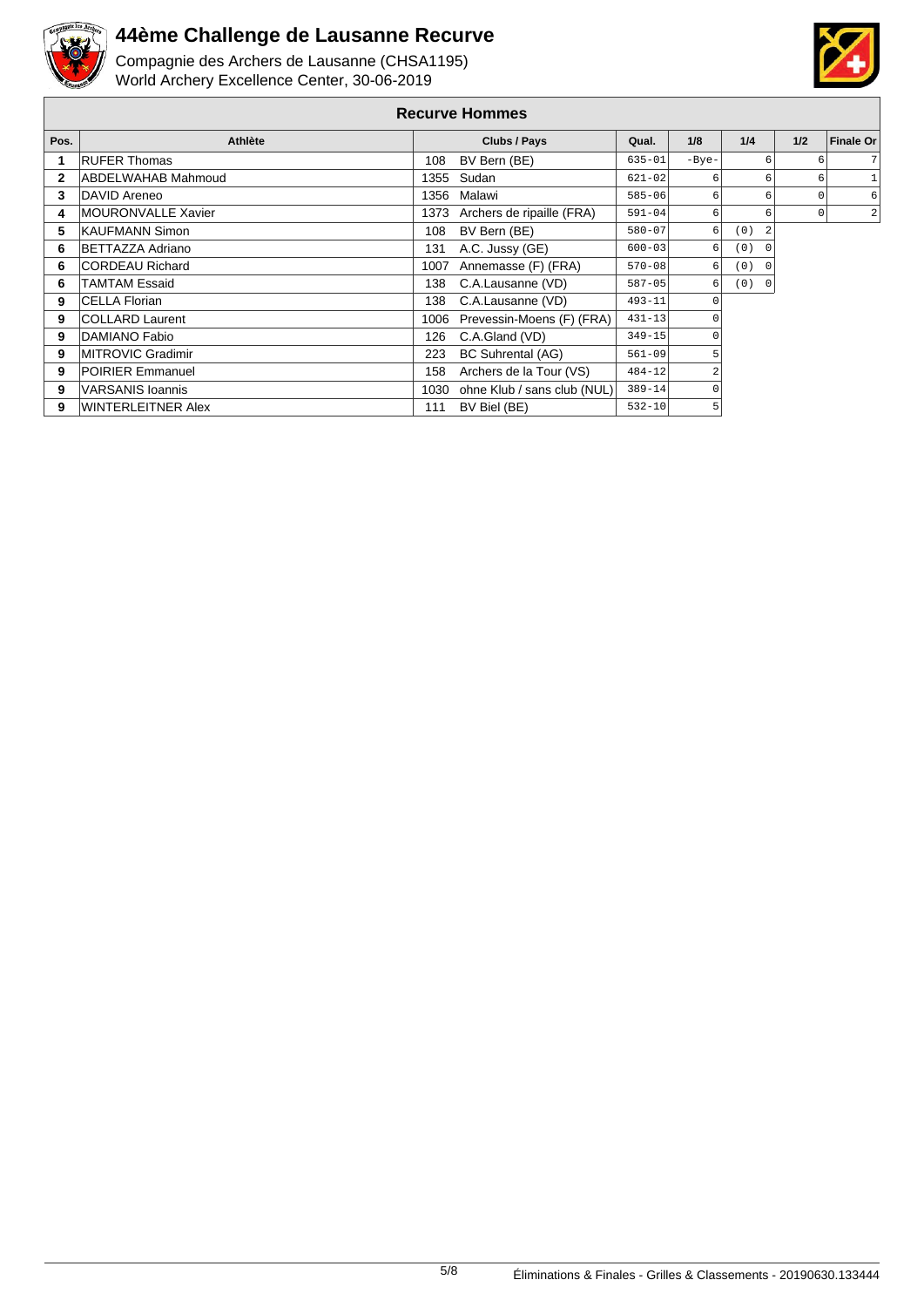



| <b>Recurve Dames</b> |                             |              |                         |            |         |                       |     |                  |
|----------------------|-----------------------------|--------------|-------------------------|------------|---------|-----------------------|-----|------------------|
| Pos.                 | Athlète                     | Clubs / Pays |                         | Qual.      | 1/8     | 1/4                   | 1/2 | <b>Finale Or</b> |
|                      | <b>IMATIATOU Eleftheria</b> | 1374         | Tetrapterylis           | $597 - 04$ | $-Bye-$ | 6                     |     |                  |
| $\mathbf{2}$         | <b>GERSTER Simone</b>       | 113          | ZUBS Bülach (ZH)        | $614 - 02$ | $-Bye-$ | 6                     |     |                  |
| 3                    | <b>ATTANASIO Francesca</b>  | 190          | Obwalden BS (OW)        | $618 - 01$ | $-Bye-$ | 6                     |     |                  |
| 4                    | <b>HOURTOU Marlyse</b>      |              | 1349 Chad               | $602 - 03$ | $-Bye-$ |                       |     |                  |
| 5                    | <b>PICHONNAZ Maxine</b>     | 158          | Archers de la Tour (VS) | $592 - 05$ | $-Bye-$ | (0)<br>4              |     |                  |
| 6                    | <b>IMONFORTE Cécile</b>     | 125          | Sagittaire Genève (GE)  | $552 - 06$ | $-Bye-$ | (0)<br>3              |     |                  |
| 7                    | <b>GUZMAN Nadia</b>         | 149          | T.A.Neuchâtel (NE)      | $524 - 07$ | $-Bye-$ | (0)<br>$\overline{0}$ |     |                  |
|                      | WILLIAMS Dianna             | 138          | C.A.Lausanne (VD)       | $414 - 09$ | 6       | (0)<br>$\overline{0}$ |     |                  |
| 9                    | <b>ICLERC CAPT Natacha</b>  | 117          | A.C. Collombey (VS)     | $460 - 08$ |         |                       |     |                  |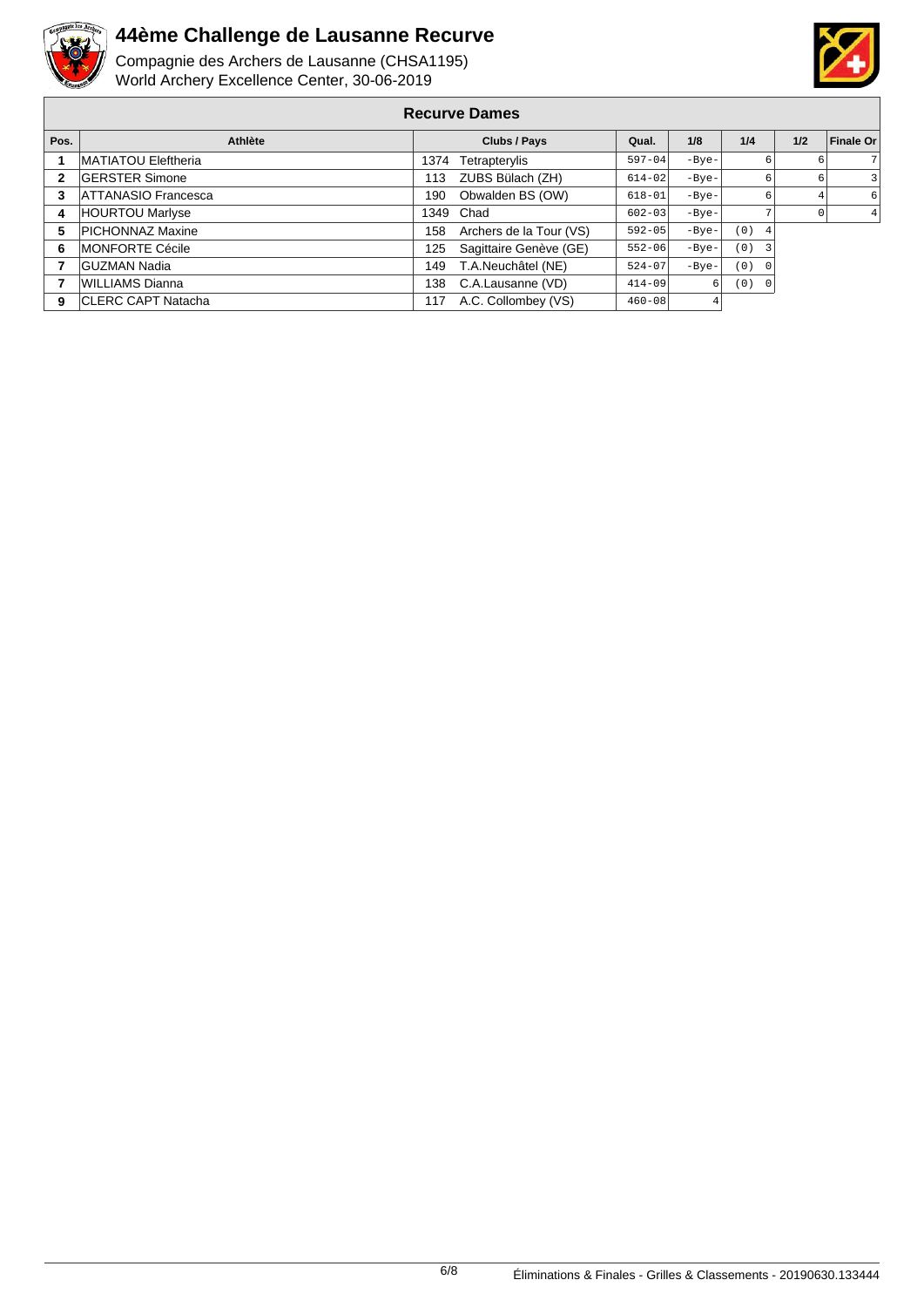

Compagnie des Archers de Lausanne (CHSA1195) World Archery Excellence Center, 30-06-2019



#### **Recurve Cadet Hommes**

| Pos. | Athlète               | Clubs / Pays                  | Qual.      | 1/4        | 1/2 | Finale Or      |
|------|-----------------------|-------------------------------|------------|------------|-----|----------------|
|      | <b>GONZALEZ Simon</b> | C.A.Lausanne (VD)<br>138.     | $623 - 02$ | $-Bve-$    |     |                |
|      | <b>CHABIN Keziah</b>  | C.A.Lausanne (VD)<br>138      | $630 - 01$ | $-Bve-$    | 6.  |                |
|      | <b>IMOECKLI Felix</b> | C.A.Vevey-La Tour (VD)<br>167 | $592 - 03$ |            |     | 6 <sup>1</sup> |
|      | <b>GREBER Florian</b> | T.A.Neuchâtel (NE)<br>149     | $533 - 04$ |            |     | $\overline{2}$ |
|      | <b>RENAUD Arnaud</b>  | C.A.Vevey-La Tour (VD)<br>167 | $493 - 05$ | (0)<br>- 5 |     |                |
| -6   | <b>IDEVAUX Mathis</b> | C.A.Vevey-La Tour (VD)<br>167 | $491 - 06$ | (0)<br>- 2 |     |                |